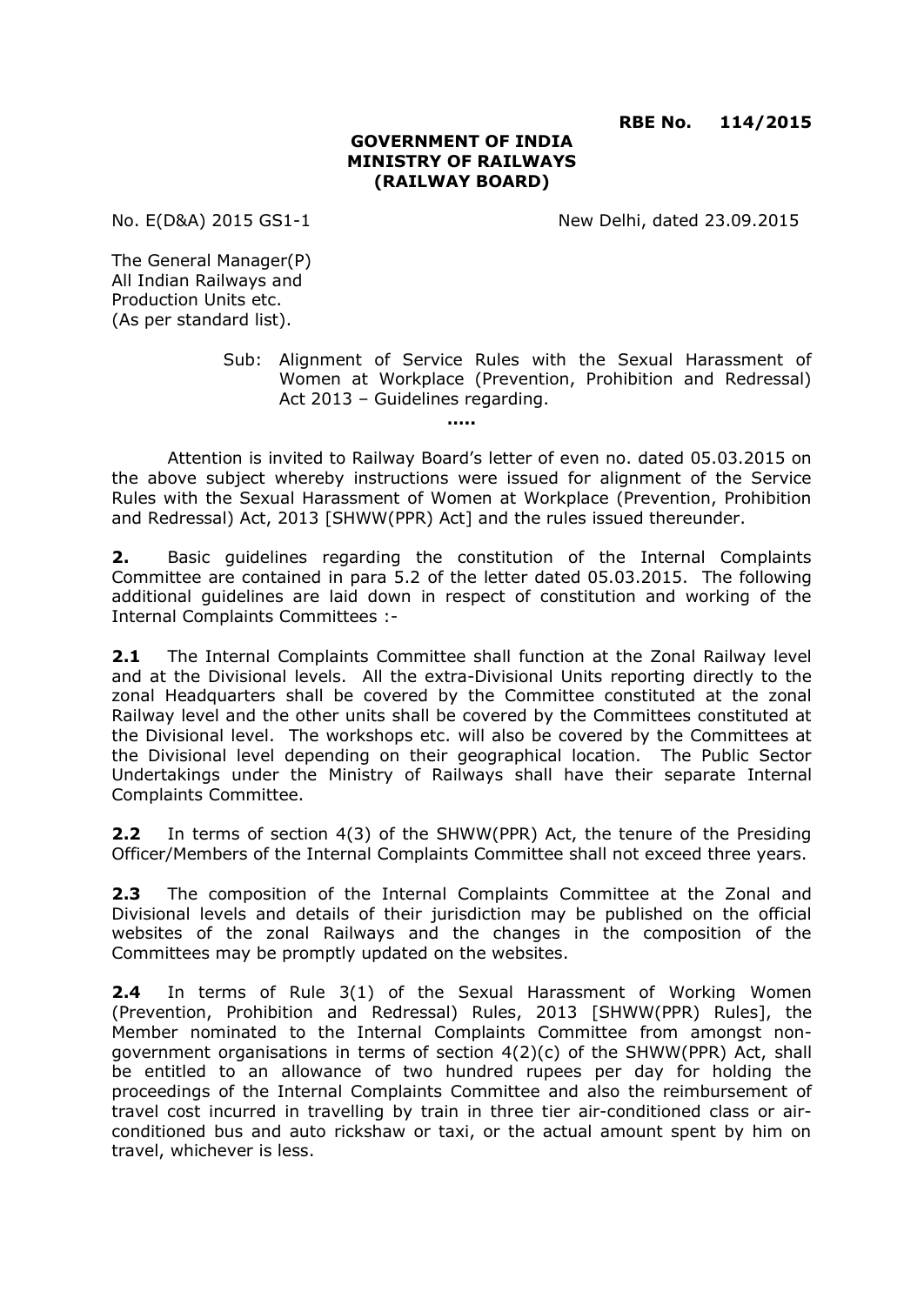**3.** In terms of section 22 of the Act, the employer shall include the number of cases filed, if any, and their disposal under the Act, in the annual report of his organization. The Railways etc. and the PSUs under the Ministry of Railways may furnish the requisite information as per the proforma enclosed as Annexure-1, through e-mail at the following address - [dell@rb.railnet.gov.in.](mailto:dell@rb.railnet.gov.in) It may be ensured that the information for the year ending on  $31<sup>st</sup>$  March is furnished to Railway Board's office by  $30<sup>th</sup>$  April positively so that the same may be compiled and furnished to the Department of Personnel and Training.

**4.** Railways etc. may advise their units concerned to refer to the SHWW(PPR) Act, 2013 and the SHWW(PPR) Rules, 2013, which are available at the website of the Ministry of Women and Child Development (wcd.nic.in) under Legislation/Acts, and in case of any conflict/doubt vis-à-vis Board's instructions dated 05.03.2015, the provisions of the Act/Rules shall prevail.

**5.** Rule 9(2) of the RS(D&A) Rules, 1968 lays down that the Complaints Committee established for inquiring into complaints of sexual harassment shall hold such inquiry as far as practicable in accordance with the procedure laid down in these Rules. A guide on *'Steps for Conduct of Inquiry in complaints of Sexual Harassment'*, intended to give the procedure as prescribed in the rules/instructions is enclosed as Annexure-II. This is, however, not intended as a substitute for reference to the Rules and instructions. Members of the Complaints Committees and others who are required to deal with such inquiries should acquaint themselves with RS(D&A) Rules, 1968 and instructions issued thereunder.

**6.** The above provisions may be brought to the notice of all concerned on the Railways.

**7.** Hindi version will follow. Please acknowledge receipt.

DA: As above

Glyman

**(S. Modi) Dy. Director Estt. (D&A) Railway Board**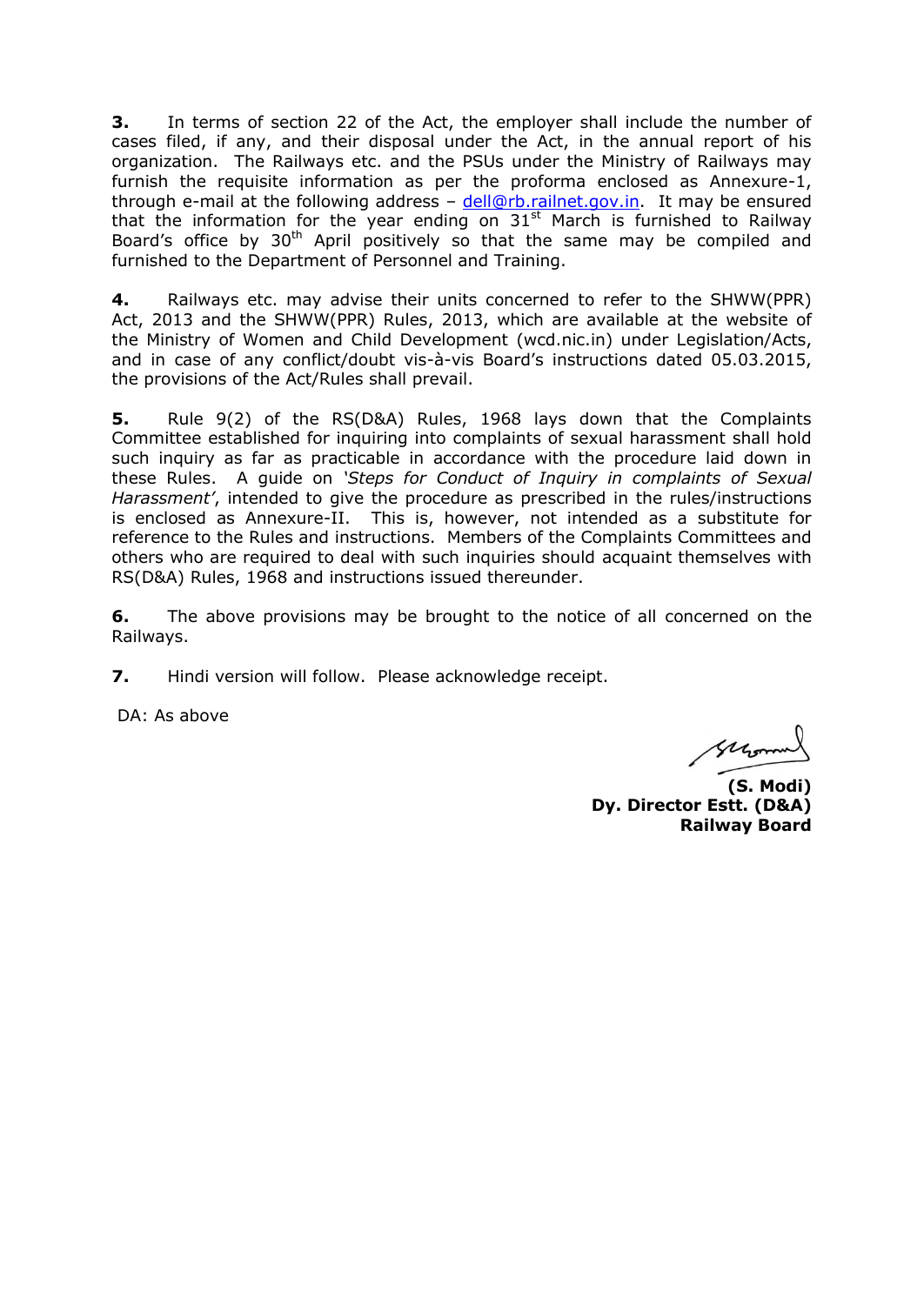## ANNUAL RETURN ON CASES OF SEXUAL HARASSMENT\*

Period : 1<sup>st</sup> April .................... to 31<sup>st</sup> March...................

Name of Railway/Production Unit/Public Sector Undertaking : ……………………………………………………

| S.No.                   |                                               | <b>Subject</b>                            |  |
|-------------------------|-----------------------------------------------|-------------------------------------------|--|
| 1                       |                                               | Number of complaints of sexual harassment |  |
|                         |                                               | received in the year                      |  |
| $\overline{\mathbf{2}}$ | Number of complaints disposed off during the  |                                           |  |
|                         | year                                          |                                           |  |
| 3                       | Number of cases pending for more than 90 days |                                           |  |
| 4                       | Number                                        | of<br>workshops<br>on<br>awareness        |  |
|                         | programmes                                    | against<br>sexual<br>harassment           |  |
|                         | conducted during the year                     |                                           |  |
| 5                       | <b>Nature</b>                                 | Number of employees on whom major         |  |
|                         | of action                                     | penalty was imposed                       |  |
|                         |                                               | Number of employees on whom minor         |  |
|                         |                                               | penalty was imposed                       |  |
|                         |                                               | Number of employees against whom          |  |
|                         |                                               | administrative action was taken           |  |
|                         |                                               | Number of employees on whom fine          |  |
|                         |                                               | was imposed in terms of Section           |  |
|                         |                                               | 13(3)(ii) of SHWW(PPR) Act                |  |
|                         |                                               | No. of accused employees transferred      |  |
|                         |                                               | terms of Section $12(1)(a)$ of<br>in.     |  |
|                         |                                               | SHWW(PPR) Act                             |  |
| 6                       | Number                                        | of Internal Complaints<br>Committee       |  |
|                         | functioning as on last day of financial year  |                                           |  |

\* Information is to be provided in consolidated form for the entire zonal Railway/Production Unit/Public Sector Undertaking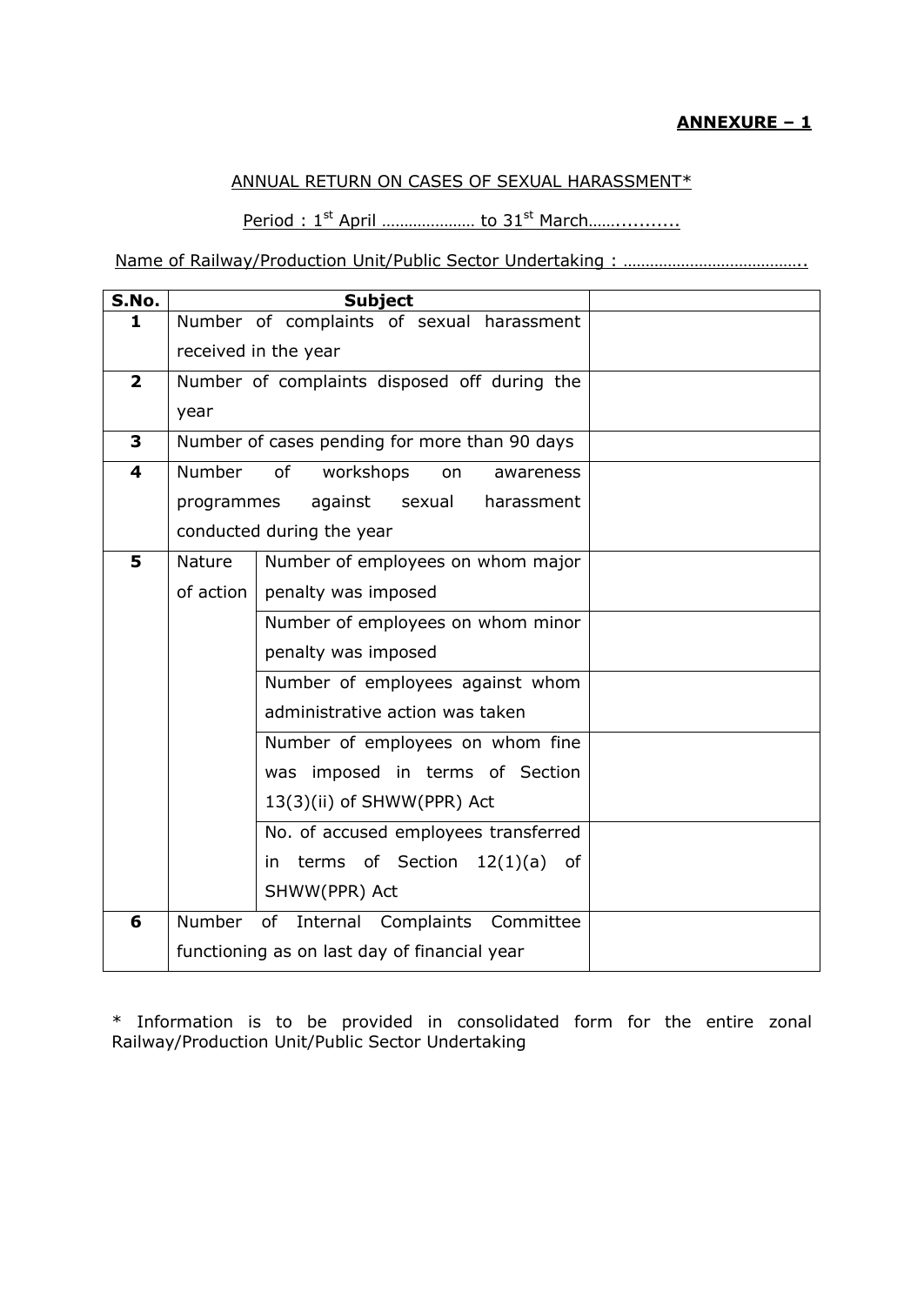## **Steps for Conduct of Inquiry in Complaints of Sexual Harassment**

#### **Complaints Committees**

1. Complaints Committees have been set up at the Zonal and Divisional level in all zonal Railways and other offices under the Ministry of Railways in pursuance to the judgement of the Hon'ble Supreme Court in the *Vishakha* case. As per Section 4(1) of the Sexual Harassment of Women at Workplace (Prevention, Prohibition and Redressal) Act, 2013 ("the Act"), the Internal Complaints Committee (referred to as "Complaints Committee" hereafter) is to be set up at every workplace. As per Section 4(2), this will be headed by a woman and at least half of its members should be women. In case a woman officer of sufficiently senior level is not available in a particular office, an officer from another office may be so appointed. To prevent the possibility of any undue pressure or influence from senior levels, such Complaints Committees should involve a third party, either an NGO or some other body which is familiar with the issue of sexual harassment.

#### **What is Sexual Harassment?**

2. "Sexual harassment" includes any one or more of the following acts or behaviour (whether directly or by implication), namely :-

- (i) Physical contact and advances; or
- (ii) a demand or request for sexual favours; or
- (iii) sexually coloured remarks; or
- (iv) showing any pornography; or
- (v) any other unwelcome physical, verbal, non-verbal conduct of a sexual nature.

3. The following circumstances, among other circumstances, in relation to or connected with any act or behaviour of sexual harassment may amount to sexual harassment :-

- (i) implied or explicit promise of preferential treatment in employment; or
- (ii) implied or explicit threat of detrimental treatment in employment; or
- (iii) implied or explicit threat about her present or future employment status; or
- (iv) interference with her work or creating an intimidating or offensive or hostile work environment for her; or
- (v) humiliating treatment likely to affect her health or safety.

## **Workplace defined:**

4. As per Section 2(o) of the Act, the following places are included within the ambit of the expression "workplace":

- (i) any department, organisation, undertaking, establishment, enterprise, institution, office, etc. -- established, owned, controlled or wholly or substantially financed by funds provided directly or indirectly by the Central Government;
- (ii) hospitals or nursing homes;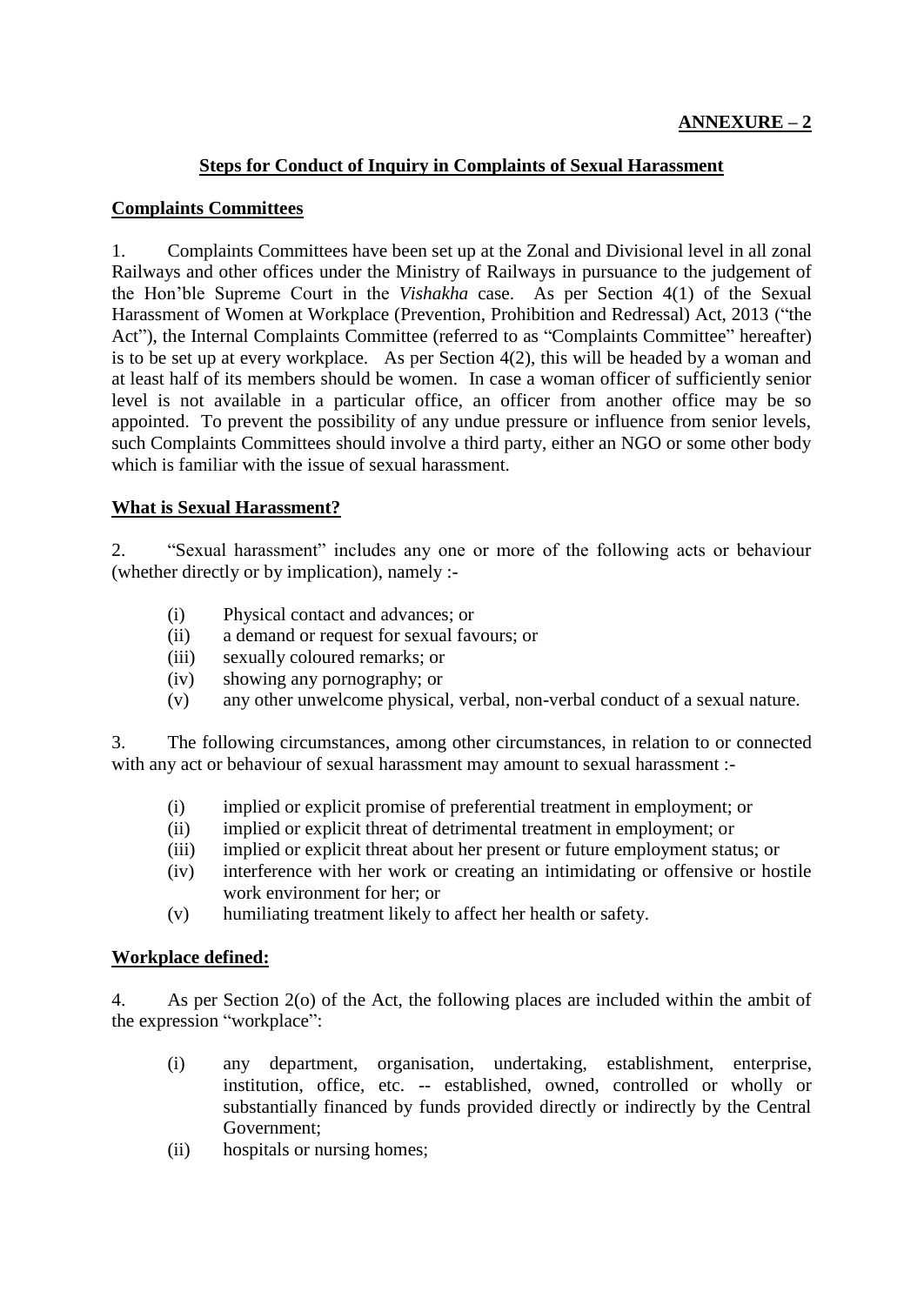- (iii) any sports institute, stadium, etc., used for training, sports or other activities relating thereto;
- (iv) any place visited by the employee arising out of or during the course of employment -- including transportation provided by the employer for undertaking such journey;
- (v) a dwelling place or a house.

## **Initial relief**

- 5. The Committee will also have the power to recommend:-
	- (a) to transfer the aggrieved woman or the charged officer to any other workplace; or
	- (b) to grant leave to the aggrieved woman upto a period of three months. (The leave will not be deducted from her leave account.)

## **Complaints Committee to be Inquiring Authority**

6. As per proviso to Rule 9(2) of RS(D&A) Rules, 1968, in case of complaints of sexual harassment, the Complaints Committee set up for inquiring into such complaints shall be deemed to be the Inquiring Authority appointed by the Disciplinary Authority for the purpose of these rules. Complaints Committee, unless a separate procedure has been prescribed, shall hold the inquiry as far as practicable in accordance with the procedure laid down in the Rule 9.

#### **Need for investigation**

7. The Complaints Committees may act on complaints of sexual harassment when they receive them directly or through administrative authorities etc, or when they take cognizance of the same suo-moto. As per Section 9(1) of the Act, the aggrieved woman or complainant is required to make a complaint within three months of the incident and in case there has been a series of incidents, three months of the last incident. The Complaints Committee may however extend the time limit for reasons to be recorded in writing, if it is satisfied that the circumstances were such which prevented the complainant from filing a complaint within the stipulated period.

8. As mentioned above, the complaints of sexual harassment are required to be handled by Complaints Committee. On receipt of a complaint, facts of the allegation are required to be verified. This is called preliminary enquiry/fact finding enquiry or investigation. The Complaints Committee conducts the investigation. They may then try to ascertain the truth of the allegations by collecting the documentary evidence as well as recording statements of any possible witnesses including the complainant. If it becomes necessary to issue a Charge Sheet, disciplinary authority relies on the investigation for drafting the imputations, as well as for evidence by which the charges are to be proved. Therefore this is a very important part of the investigation.

## **Dual Role**

9. In the light of the Proviso to the Rule 9 (2) mentioned above, the Complaints Committee would normally be involved at two stages. The first stage is investigation already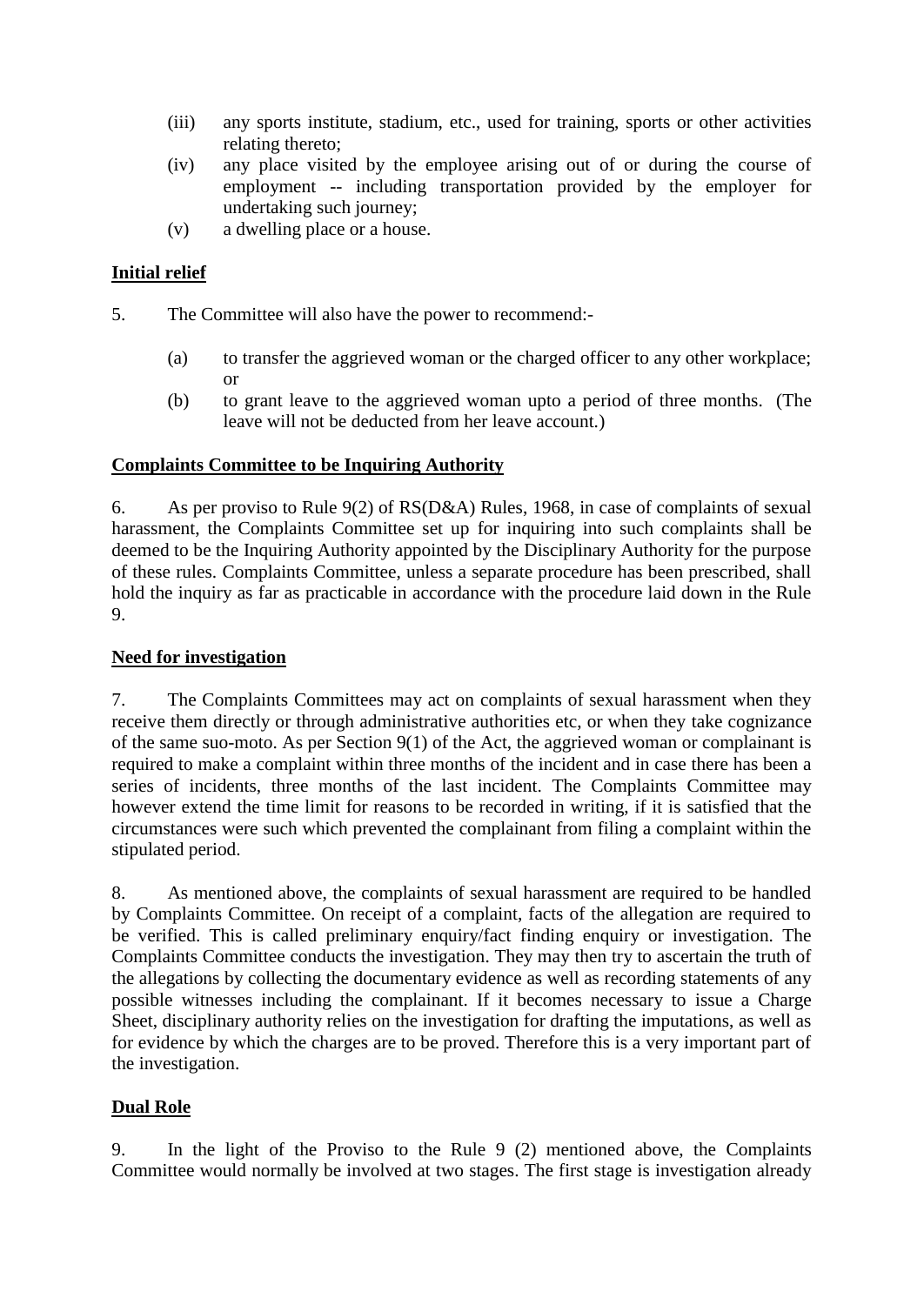discussed in the preceding para. The second stage is when they act as Inquiring Authority. It is necessary that the two roles are clearly understood and the inquiry is conducted as far as practicable as per Rule 9 of RS (D&A) Rules, 1968. Failure to observe the procedure may result in the inquiry getting vitiated.

10. As the Complaints Committees also act as Inquiring Authority in terms of Rule 9 (2) mentioned above, care has to be taken at the investigation stage that impartiality is maintained. Any failure on this account may invite allegations of bias when conducting the inquiry and may result in the inquiry getting vitiated. When allegations of bias are received against an Inquiring Authority, such Inquiring Authority is required to stay the inquiry till the Disciplinary Authority takes a decision on the allegations of bias. Further, if allegations of bias are established against one member of the Committee on this basis, that Committee may not be allowed to conduct the inquiry.

11. In view of the above, the Complaints Committee when investigating the allegations should make recommendations on whether there is a prima facie substance in the allegations which calls for conducting a formal inquiry. They should avoid making any judgmental recommendations or expressing views which may be construed to have prejudiced their views while conducting such inquiry.

## **Decision to issue Charge sheet, and conducting Inquiry.**

12. On receipt of the Investigation Report, the Disciplinary Authority should examine the report with a view to see as to whether a formal Charge Sheet needs to be issued to the Charged Officer. As per Rule 9 (6), Charge Sheet is to be drawn by or on behalf of the Disciplinary Authority. In case the Disciplinary Authority decides on that course, the Charged Officer should be given an opportunity of replying to the Charge Sheet. As per Rule 9(9), a decision on conducting the inquiry has to be taken after consideration of the reply of the charged officer.

13. If the Charged Officer admits the charges clearly and unconditionally, there will be no need for a formal inquiry against him and further action may be taken as per Rule 10 of the RS(D&A) Rules.

## **The Inquiry-stages**

14. In case the Charged Officer denies the charges and his reply is not convincing, the Charge Sheet along with his reply may be sent to the Complaints Committee for formal inquiry, and documents mentioned in Rule 9 (10) will be forwarded to the Complaints Committee. As per Section 11(3) of the Act, for the purpose of making an inquiry, the Complaints Committee shall have the same powers as are vested in a civil court under the Code of Civil Procedure, 1908 when trying a suit in respect of the following matters, namely:-

- (a) summoning and enforcing the attendance of any person and examining him on oath;
- (b) requiring the discovery and production of documents; and
- (c) any other matter which may be prescribed.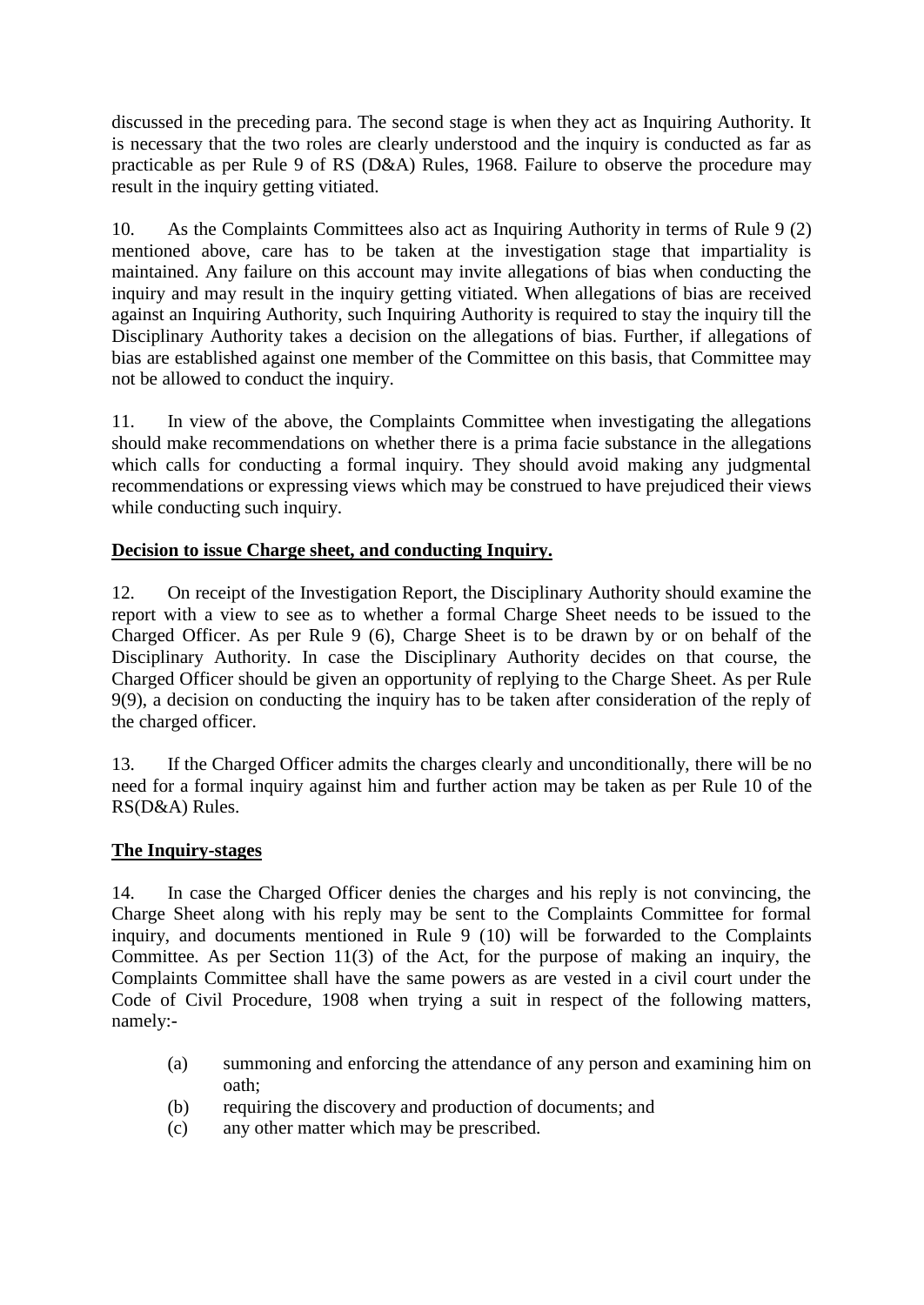The Section 11(4) of the Act requires that the inquiry shall be completed within a period of ninety days.

15. The Disciplinary Authority shall also in terms of Rule 9 (9) (c) appoint a railway or any other Government servant as a Presenting Officer to present evidence on behalf of prosecution before the Complaints Committee/Inquiring Authority. The listed documents are to be sent to the Presenting Officer. The Complaints Committee would, thereafter, summon the Presenting Officer and the Charged Officer. The inquiry would be held in respect of those charges which have not been admitted by the Charged Officer. The Charged Officer is also entitled to engage a Defence Assistant. The provisions relating to Defence Assistant are given in Rule 9 (13).

16. The Inquiring Authority is, thereafter, required to ask the Presenting Officer to have the prosecution documents, listed in the Charge Sheet inspected by the Charged Officer. Copies of such documents, if not given to the Charged Officer, would be handed over to him. The Charged Officer would, therefore, be required to submit a list of documents and witnesses which he wants to produce in support of his defense. The Inquiring Authority would consider allowing such documents or witnesses on the basis of their relevance. Normally, any document or witness which reasonably appears to be relevant and helpful in defense may be allowed. Once the documents have been allowed, the Inquiring Authority would send a requisition for these documents to the custodian of such documents.

17. When the regular hearing commences, the Inquiring Authority would ask the Presenting Officer to produce the documentary evidence. Such documents as are disputed by the Charged Officer have to be proved by the witnesses before they are taken on record. The undisputed documents would be taken on record and marked as exhibits.

## **Examination of Witnesses**

18. Summons would, thereafter, be sent to the witnesses listed in the Charge Sheet. The Presenting Officer may choose to produce them in any order he finds appropriate. These witnesses would be examined in the inquiry in the following manner. The examination in chief would be done by the Presenting Officer where the Presenting Officer may ask questions of the witness to ascertain the facts. The witness would, thereafter, be crossexamined by the Defense. After the cross-examination, the Presenting Officer would be given an opportunity to re-examine the witness. In the examination in chief, leading questions are not allowed. These are however allowed in the cross examination.

19. The procedure of Inquiry requires opportunity to the Charged Officer to crossexamine all the witnesses that appear on behalf of the Prosecution. Failure to do so may be construed as a denial of reasonable opportunity to the charged officer, resulting in vitiation of the Inquiry. If the complainant appears as a witness, she would also be examined and crossexamined. The Inquiry Officer may however disallow any questions which are offensive, indecent or annoying to the witnesses, including the complainant.

20. If Inquiring Authority wishes to ascertain some facts for clarity, he may pose questions to the witnesses. This should however, be done in such a manner as to not show any bias for or against the Charged Officer. This has to be done in the presence of the Presenting Officer and the Charged Officer/Defence Assistant. No inquiry should be conducted behind the back of the charged officer. The witnesses will be examined one by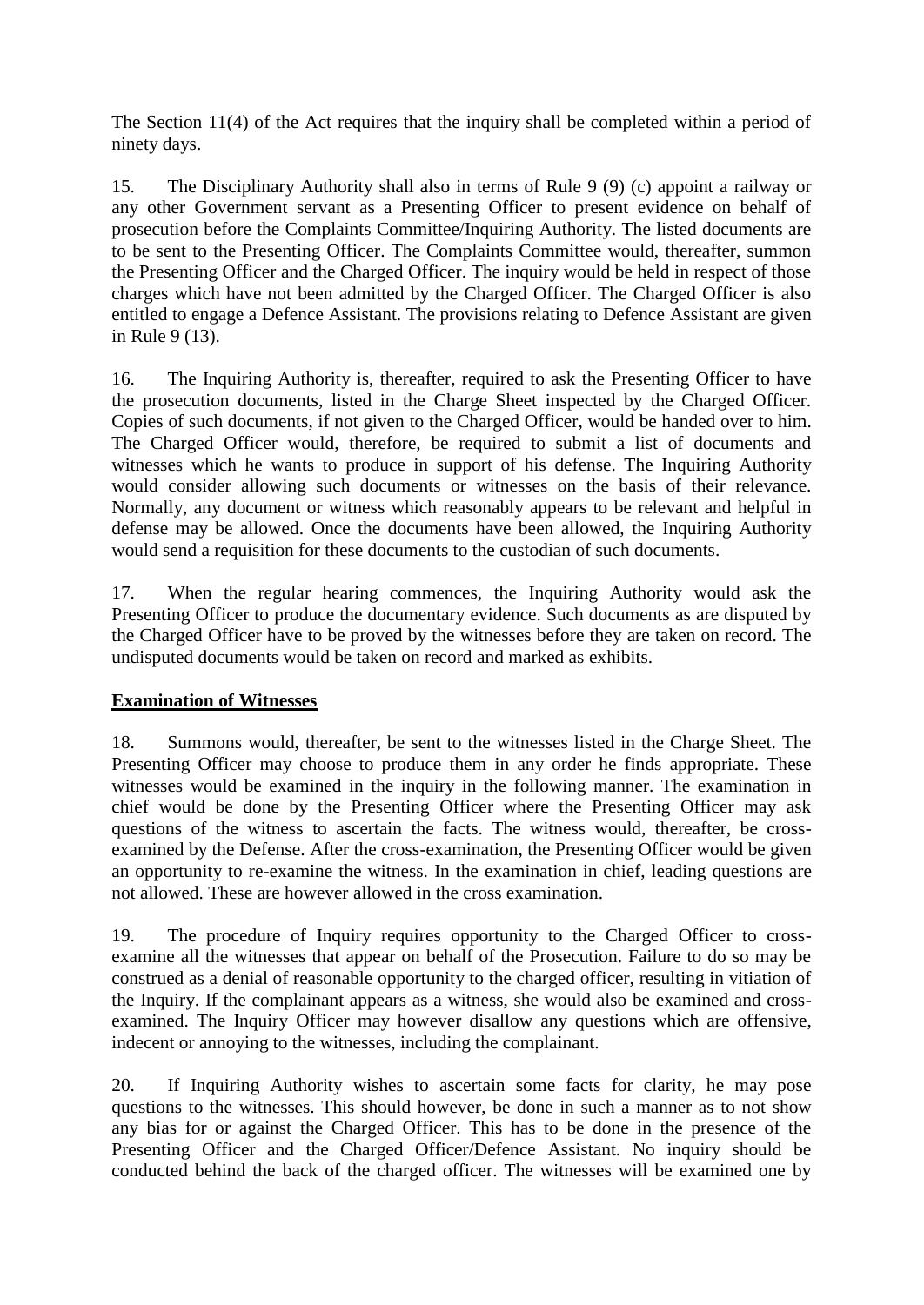one, and the other witness who are either yet to be examined, or have been examined are not allowed to be present during the examination of a witness.

# **Daily Order Sheet**

21. The Inquiring Authority would also maintain a document called Daily Order Sheet in which all the main events of the inquiry and including requests/representations by the Charged Officer or the Presenting Officer, and decisions thereon would be recorded. For example (i) if the Charged Officer refuses to cross-examine the witnesses, this should be recorded in the Daily Order Sheet (ii) the Daily Order Sheet should record that the Charged Officer had been advised that he has the right to engage a Defense Assistant (iii) it should also be clearly mentioned that the Charged Officer was also informed as to who are eligible to assist him as Defense Assistant. (iv) the Daily Order Sheet should also record in case request of the Charged Officer for engaging a particular person as Defense Assistant is disallowed in the light of the existing instructions. Daily Order Sheet should be signed by the Inquiring Authority, Presenting Officer and the Charged Officer/Defense Assistant.

## **Defence Evidence**

22. After the prosecution evidence is over, the Charged Officer is required to submit his statement of defense. In this statement, the Charged Officer is required to briefly indicate his line of defense. After this, the Defense evidence will be taken. The evidence will be produced in the same order as the prosecution evidence. First, the documents allowed by the Inquiry Authority would be taken on record and then the witnesses called and their examination, cross-examination and re-examination done. The only difference here would be that the Examination in Chief would be done by defense while the cross-examination would be done by the prosecution. The defense would then have the opportunity of re-examining the witness.

## **General Examination of the Charged Officer**

23. After the Defense evidence is over, the Inquiring Authority shall ask the Charged Officer as to whether he wishes to appear as his own witness. In case he does so, he will be examined like any other defense witness. In case however, he declines to do so, the Inquiring Authority is required to generally question him. At this stage due care is required to be exercised that as per Rule 9(21) the purpose of this stage is to apprise Charged Officer of the circumstances which appear to be against him. This is to enable the Charged Officer to explain them to the Inquiring Authority. Presenting Officer and the Defence Assistant do not take any part in the General Examination. Charged Officer may not be compelled to answer questions during examination by the Inquiring Authority.

## **Brief**

24. After this, the Presenting Officer would be asked to submit his brief. A copy of this brief would be given to the Charged Officer. Both the Presenting Officer and the Charged Officer may be allowed reasonable time for submission of their brief.

25. The Inquiring Authority then writes the Inquiry Report in which the evidence in support of the charges and against them will be examined. The Report should be a speaking one clearly bringing out as to the evidence on the basis of which any particular conclusion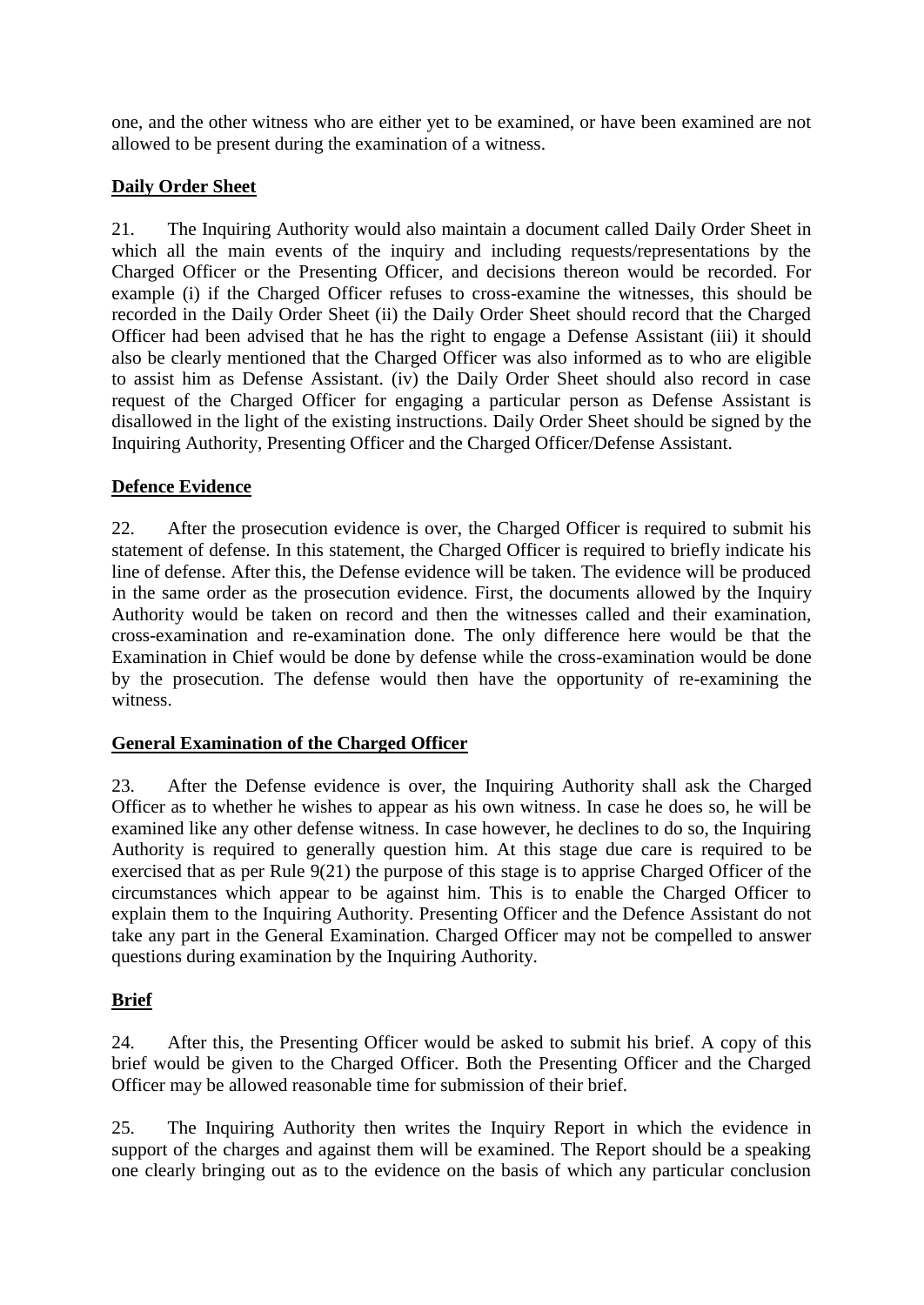has been reached. Based on this analysis, the Inquiring Authority will give its findings on the Articles as proved or not proved. In case any Article of charge is proved only partially, then the Inquiring Authority should record the extent to which that Article has been proved.

## **Powers of the Committee to make recommendations**

26. Normally, the Inquiry Officer is not allowed to make any recommendations in his report. Here the function of the Complaints Committee acting as the Inquiring Authority differs. The Complaints Committee may however, make recommendations including what has been mentioned in para 5 above;

- (c) to grant such other relief to the aggrieved woman as may be prescribed; or
- (d) to deduct from the salary or wages of the charged officer such sum as it may consider appropriate to be paid to the aggrieved woman or to her legal heirs.
- Any amount outstanding at the time of cessation of the services of the charged officer due to retirement, death or otherwise may be recovered from the terminal benefits payable to the officer or his heirs.
- Such compensation will not amount to penalty under Rule 6 of RS(D&A) Rules, 1968 in terms of the Explanation (x) to Rule 6 inserted vide notification no. E(D&A) 2015 RG6-2 dated 08.09.2015.
- Committee may recommend action to be taken against complainant, if the allegation is malicious, or the complainant knows it to be false, or has produced any forged or misleading document.
- The Committee may also recommend action against any witness if such witness has given false evidence or produced any forged or misleading document.

27. The Complaints Committee should also remember that as per the Section 16 of the Act, notwithstanding the RTI Act, 2005, information as regards identity and addresses of the aggrieved woman, respondent and witnesses, Inquiry proceedings, Recommendations of the Committee, shall not be published or communicated or made known to public, press or media in any manner. Provided that information may be disseminated regarding the justice secured to any victim of sexual harassment under Act without disclosing the name, address, identity or any other particulars calculated to lead to the identification of the aggrieved woman and witnesses.

28. With the above stage, the inquiry would be formally over. The Inquiring Authority should prepare separate folders containing the documents mentioned in Rule 9 (25) (ii).

## **Suspension**

29. A Railway servant may also be placed under suspension before or after issue of a Charge Sheet where his continuance in office will prejudice the investigation, for example if there is an apprehension that he may tamper with witnesses or documents. Suspension may also be resorted to where continuance of the Railway servant in office will be against wider public interest such as there is a public scandal and it is necessary to place the Railway